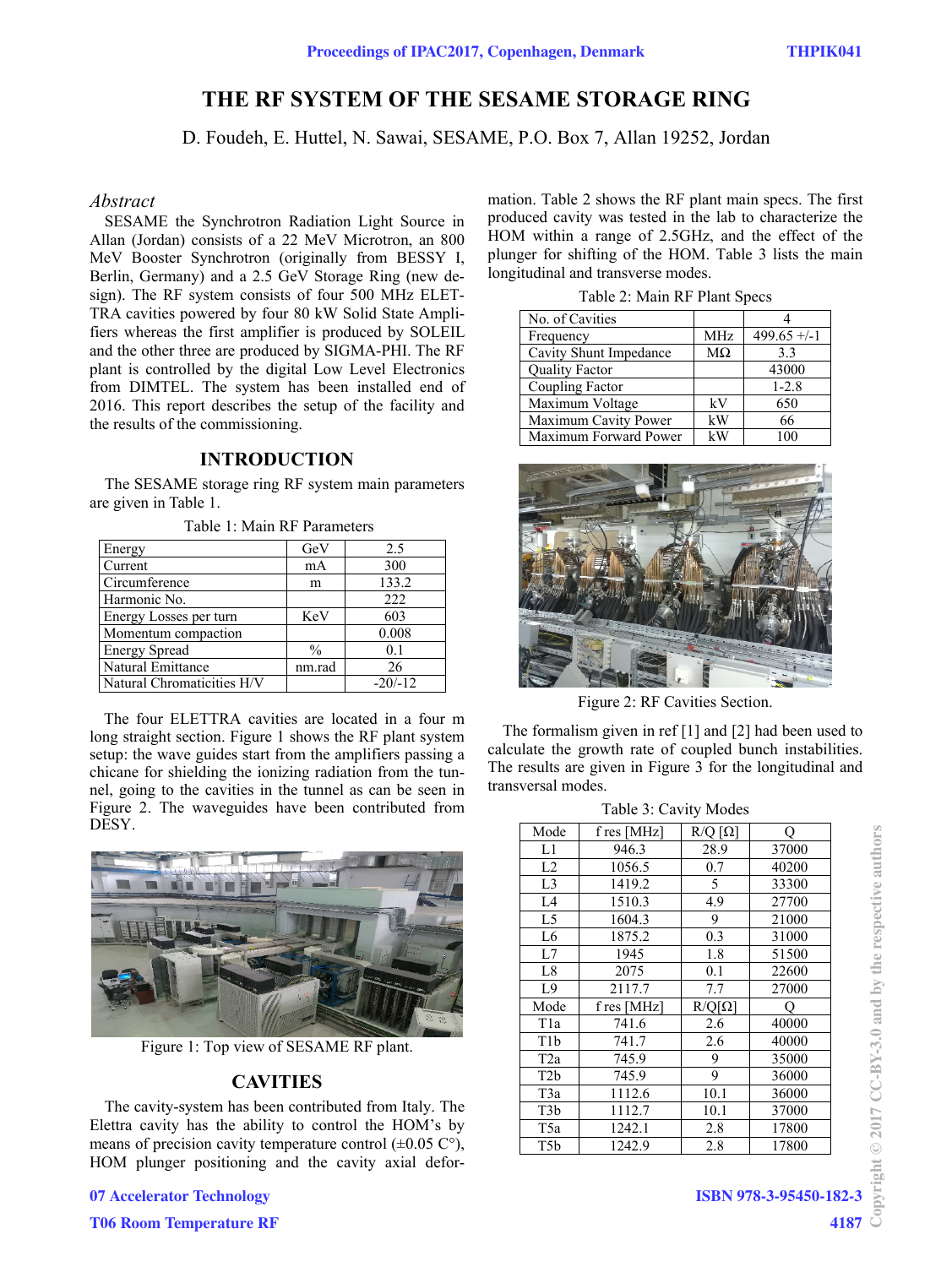

Figure 3: Grow rate of the longitudinal and transversal modes as a function of the cavity temperature.

#### **SOLID STATE AMPLIFIERS**

SOLEIL, who has done the pioneering work of developing Solid State Amplifier (SSA) for High Power RF at 350 MHz, agreed to develop such amplifiers for SESA-ME for operation at 500 MHz and built one amplifier for SESAME [3]. The latest 6th generation LDMOS (BLF578 from NXP is used. They further transferred license for manufacturing these SSA to SIGMAPHI [4], who manufactured further three units. Each SSA consists of combining 160+5 basic amplifiers, each module provides 600 W RF power at 16 dB gain and 65% efficiency at 1dB compression. The main parameters for these SSA are summarized in Table 4.

| Table 4: SSA Specs |  |  |
|--------------------|--|--|
|--------------------|--|--|

| $P_{out}$                     | kW            | 80@50VDC |
|-------------------------------|---------------|----------|
| <b>Total Gain</b>             | dB            | 77       |
| <b>Input Power</b>            | dBm           |          |
| $F_0$                         | <b>MHz</b>    | 500      |
| max. $P_{ref}(a)$ pulsed 10us | kW            | 80       |
| max. $P_{ref}(a)$ CW          | kW            | 30       |
| Efficiency at full Power      | $\frac{0}{0}$ | 53       |
| Maximum harmonic content      | dBc           | $-25$    |
| Maximum Phase Noise           | dBc           | -60      |

The layout of the SSA is given in Figure 4: The total number of RF modules is 160+5; eight modules are combined in one group whereas two groups are mounted on one cooled dissipater.

Five controllers are used for the SSA, each controller monitors four groups modules temperature and current, the forward and reflected power of each group, a sixth controller is used to monitor the SSA total forward and reflected power and the water flow. Critical parameters plus a PSS signal are used for interlocking the system. LABVIEW is used for monitoring; Figure 6 shows the main menu.



Figure 4: Layout of the SSA.

The 160kW DC power is delivered to the SSA through modular design of 5 x  $16 + 3$  2KW-AC/DC-50V power supplies from EATON (APR48), whereas each magazine of 16 units has its own controller which checks the voltage and current.

The gain and efficiency of the amplifier as a function of the output power for different DC voltages are shown in Figure 5.







Figure 6: Main menu of the SSA.

**07 Accelerator Technology T06 Room Temperature RF**